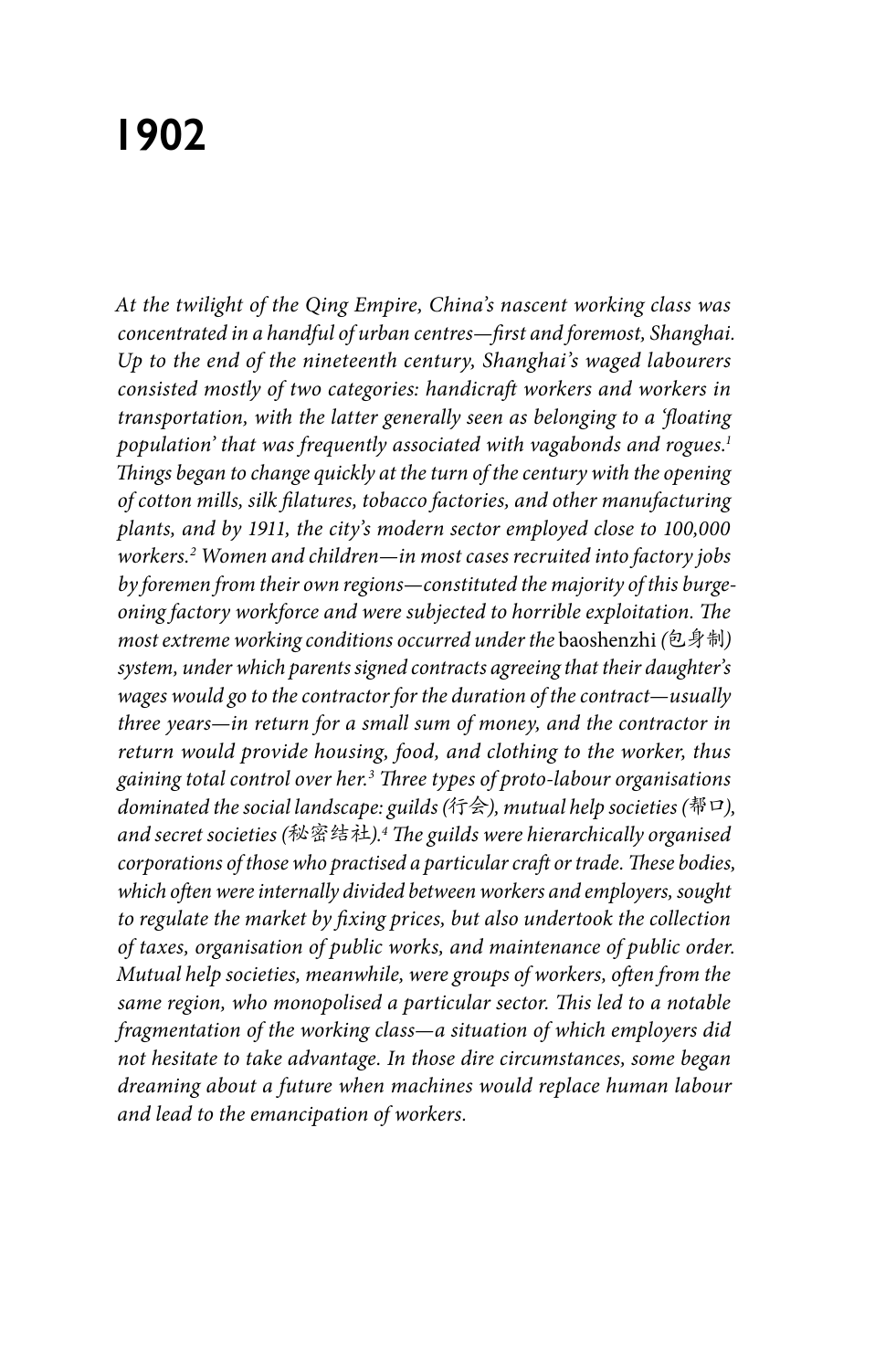# **Techno-Utopias and Robots in China's Past Futures**

Craig A. SMITH

L ong before Liu Cixin's novels became science fiction bestsellers in China and abroad, Chinese intellectuals dreamed of a utopia in which a robotic workforce could relieve humans of the need to labour. At the *fin de siècle*, utopian hopes for robots to emancipate human labourers were adapted to particular situations in different locales around the world. In China, the elite literati had always been able to adjust Confucianism to new epistemic issues, and even robots found a place in redesigned Confucian utopias. This essay examines discourses on robotisation in the late Qing Dynasty (1644–1912), showing that China's early techno-utopias included important discussions about the emancipation of labour that remain relevant today in light of both their dystopian fears and their utopian visions. The writing and limited dissemination of Kang Youwei's seminal *Book of Great Unity* (大同书)—which was first compiled into a complete draft in 1902—serve as a temporal marker for this chapter.

Labour Technology at the *Fin de Siècle*

The turn of the century crested on one of the many waves of industrialisation in modern China. In 1895, the Qing government officially opened the country's doors to foreign industry, allowing capital investment and industrialisation to flood the treaty ports. Even before this, industrialisation in Japan rippled throughout China's economy, as the mass production of textiles in Japanese factories increased the price of Chinese cotton and prompted a decline in profitability for spun yarn during the final decades of the Qing Dynasty.<sup>5</sup> As both traditional labour markets and regional handicraft industries were forced to adapt, these changes reverberated through the population. The large-scale importation of machinery and widespread curiosity about the implications of these new tools were particularly evident in the burgeoning print industry—an area that was already being revolutionised by new printing technologies that allowed the spread of information beyond the confines of the traditional elite.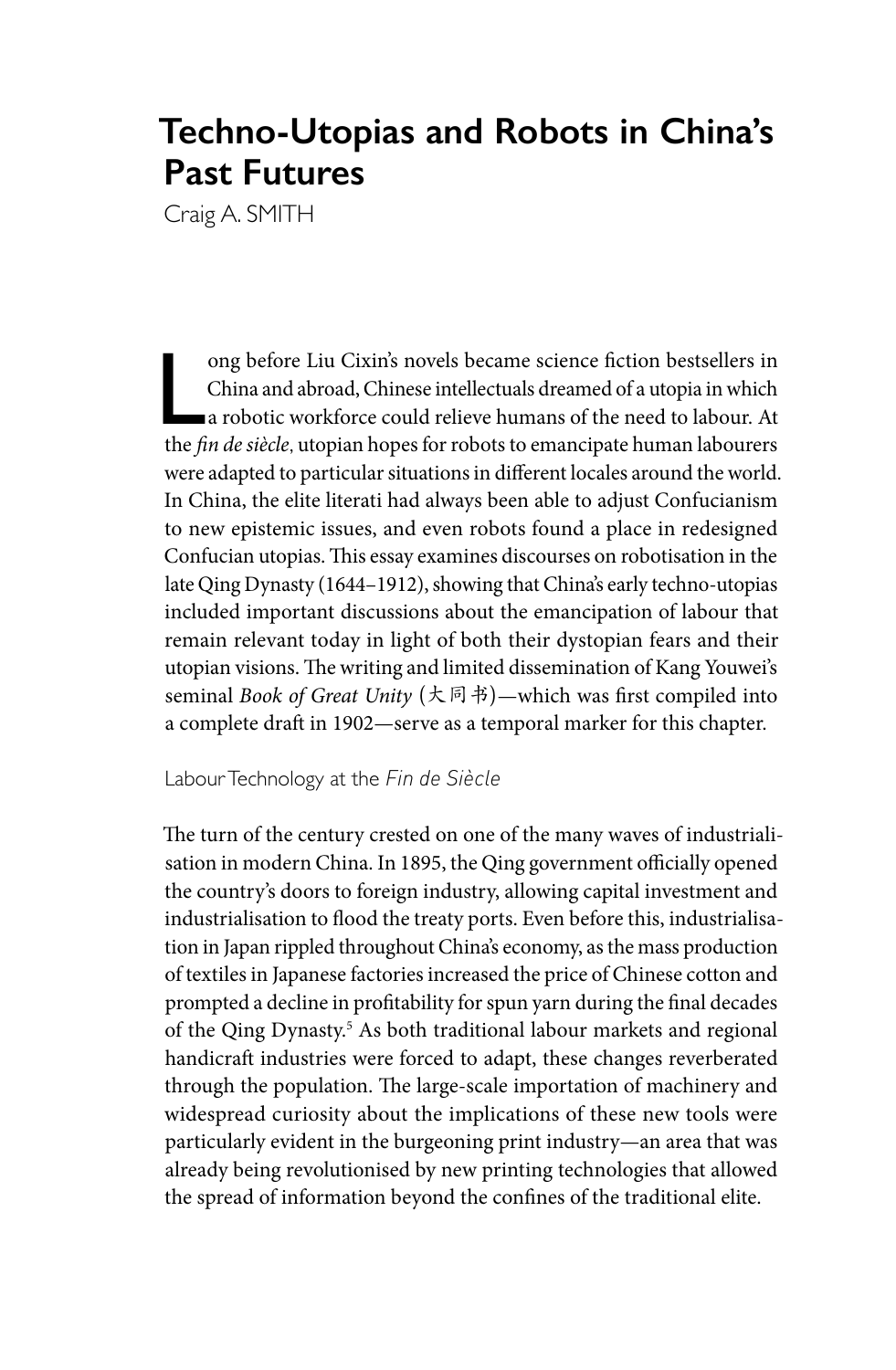In the waning years of the nineteenth century, Chinese newspapers were flooded with writings about machines. News reports announced the latest inventions, from tractors to typewriters. Foreigners, especially missionaries, played significant roles in encouraging this interest in industrialisation. For example, in 1894 the famous missionary Joseph Edkins published in the Chinese-language press an article titled 'On the Benefits of Machines' (论机器之益), in which he explained British economic success in light of the enhancement of economic and productive capabilities.<sup>6</sup> This discourse, and the clear material superiority of invading merchant and military forces, forced Chinese intellectuals to connect political change with industrialisation and technological enhancement.

In 1897 and 1898, at the height of China's dramatic political reforms known as the 'Hundred Days' Reform', a surprising number of articles on machines were published in reformist journals, including *Jicheng Bao*  (集成报), *Xiangbao* (湘报), and *Nongxuebao* (农学报). Although many of these writings were translations from foreign newspapers, a considerable number of articles were written by local authors and focused on machinery relevant to Chinese labour and markets, particularly the production of rice and tea.

This was a time of optimism about China's future. China's loss to Japan in the First Sino-Japanese War, of 1894–95, had prompted a burst of political and literary activity from reformist intellectuals. However, just as their political idealism was accompanied by anxieties over China's future, their interest in industrialisation came with fears about the potential ills that machines would introduce. In an 1897 article in Shanghai's *Sin Wan Pao* (新闻报) titled 'Rise of the Machines' (机器盛行)—published more than a century before the *Terminator* film of the same title—an excited writer discussed the new machinery to be used at Hangzhou's Wulinmen Wharf.<sup>7</sup> The author explained that this trend was following existing practices in the West but acknowledged that the reduction in labour costs would result in a reduction in incomes, and 'there is a fear that this will anger all the workers'.

Although articles like this one indicated wariness towards machines and expressed serious concerns about labour issues, including reports of workers and children injured by machines, the elite recognised that technological advancements were necessary to save the country. A technologically ascendant China—which nationalists imagined as their redemption—was immediately reflected in the popular fiction that had recently become a motivating force for the increasingly literate population.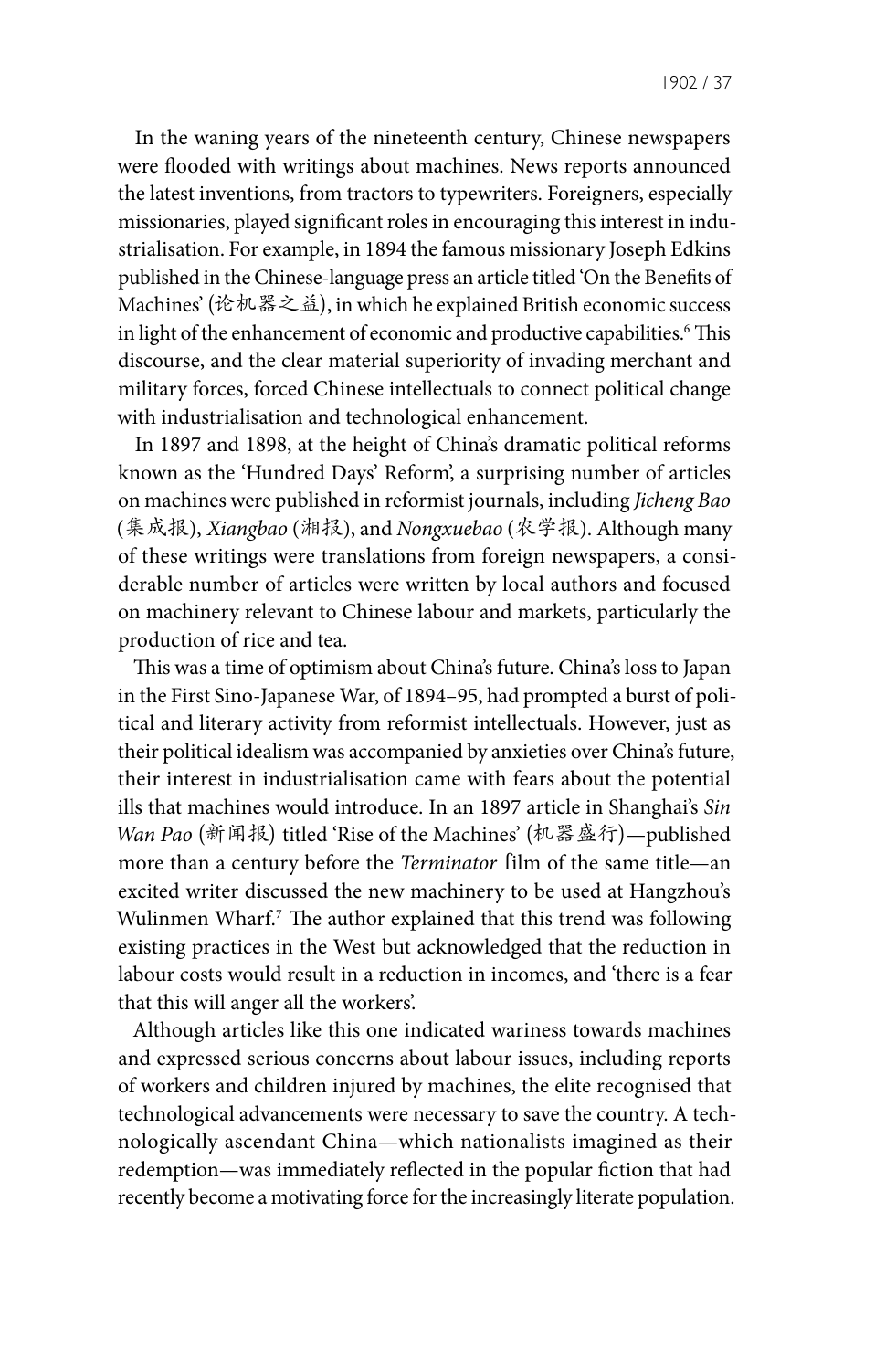Decades before the word 'robot' was coined, mechanical humanoids began playing a role in these imagined techno-utopias in a new genre that would later be known as 'science fiction'.

## The China Dream of the Electric Sheep

The idea of animated or mechanical humanoid servants and labourers appeared in classical Chinese texts. Mozi, a utilitarian philosopher active in the fifth century BCE, even created mechanical birds and beasts, and is now the namesake of a technology company. However, the concept of a 'machine-man' (机器人) only made its way from elite texts into the popular imagination towards the end of the Qing Dynasty.

Around the turn of the century, the entire world became fascinated with the idea of humanoid automatons and their potential for labour. The most memorable example of this in the West is the Tin Woodman from *The Wonderful Wizard of Oz* (1900), a depressed cyborg lumberjack yearning for a heart. Chinese fiction was in step and introduced labour automatons but with decidedly Chinese characteristics. In 1905 and 1906, the newspaper *Southern News* (南方报) serialised a lengthy novel by Wu Jianren entitled *The New Story of the Stone* (新石头记). Although other Chinese science fiction writers penned stories with automatons at the time, Wu's novel was a wonderland, its plot following Jia Baoyu, the protagonist of the eighteenth-century *Dream of the Red Chamber* (红楼梦), China's most famous novel, into a twentieth-century technological utopia.

Passing through a technological device called a 'civilisation mirror' (文明镜), Jia enters this utopia and is immediately served tea by a talking automaton 'boy' servant. The journey then proceeds through a melange of advanced technologies, including flying machines and submarines.<sup>8</sup> Wu's novel is a fascinating exploration of the desire for the preservation of Chinese tradition and the nation through technology, although it has also been criticised for its 'techno-ethnocentrism', as the author presents technology as instrumental to ensuring China's superior place in the modern world.9 Wu placed his utopia in service of a revived imperial politics. This was not a modern technocracy but a Confucian empire led by an emperor named 'Eastern Civilisation' (东方文明). The symbolism of this techno-utopian ruler may be overly perspicuous in its positing of China's future in its past, but a better-known intellectual went much further into China's past to find no ruler at all for his own utopia: Kang Youwei.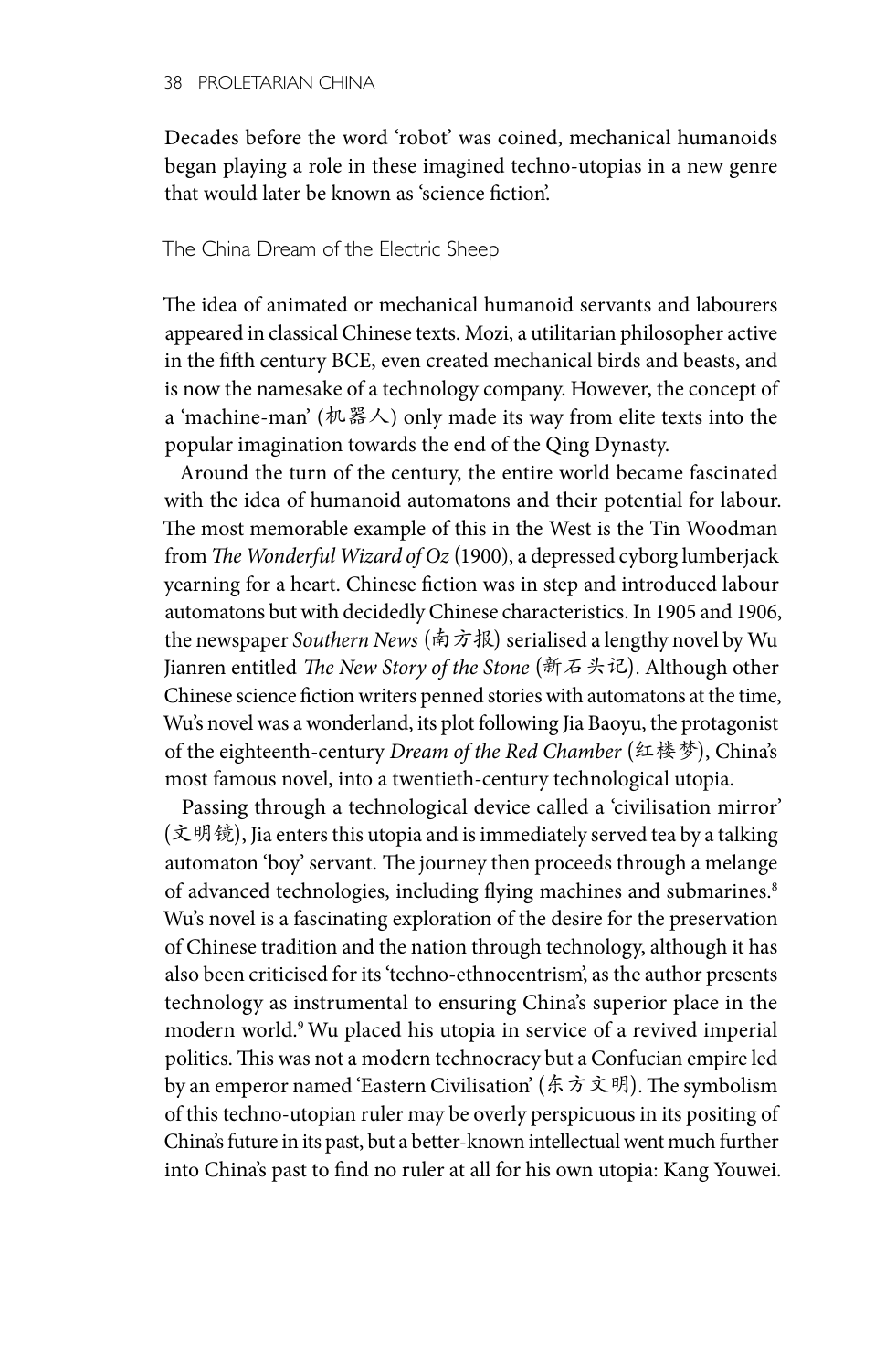# Techno-*datong* and Confucian Robots

It might have been around this time that Kang Youwei wrote the *Book of Great Unity*, the most influential utopian imaginary published at the intersection of the imperial and Republican eras, and a crucial text for understanding modern China's political thought on labour. The utopia of *datong* that Kang described was first outlined in the Confucian classic *Book of Rites* (礼记), but due to Kang's bridging of this concept with modern understandings of labour and capital, *datong* became a keyword in Chinese revolutionary and Communist Party discourse.10 The *Book of Great Unity* would become a seminal text after the 1911 revolution, but before this it remained unpublished and knowledge of it was limited to a tight circle of highly influential intellectuals.

Although Kang states in the introduction that he wrote the book in 1884—and although many from his army of disciples and influential associates long had access to the book—the first chapters were not published until 1913. As Kang would not allow it to be published while he was alive, the complete volume did not appear in regular print until 1935, eight years after his death, leading to controversy and numerous studies on the dating of the text.<sup>11</sup> Tang Zhijun's extensive research has shown that Kang most likely finished his manuscript in 1902, a finding corroborated by Wang Hui, who further argued that, although Kang was distributing early drafts in the 1880s, he completed a draft very similar to the published text by 1902.12 This would indicate that Kang and Wu did not influence each other but were writing in a shared discourse.

Those years were a transitional period, in which new concepts flooding into China by way of Japan were assimilated into existing concepts and terminologies, producing a syncretic worldview. In this vein, the intellectuals of that time produced syncretic techno-utopias as well. Like his contemporaries, Kang did not use the term *laodong* (劳动), a modern word for labour that entered the Chinese lexicon around the turn of the century from the Japanese *rōdō*. Instead, he followed the long-held tradition of breaking society into four categories based on occupation: the scholars or officials  $(\pm, shi)$ ; the farmers  $(\&$ , *nong*); the craftspeople, artisans, and workers (工*, gong*); and merchants and traders (商, *shang*). Although the *shang* had traditionally been seen as the least important of the four, since the Song Dynasty (960–1279), they had been significantly elevated in position.<sup>13</sup> While none of these divisions would find a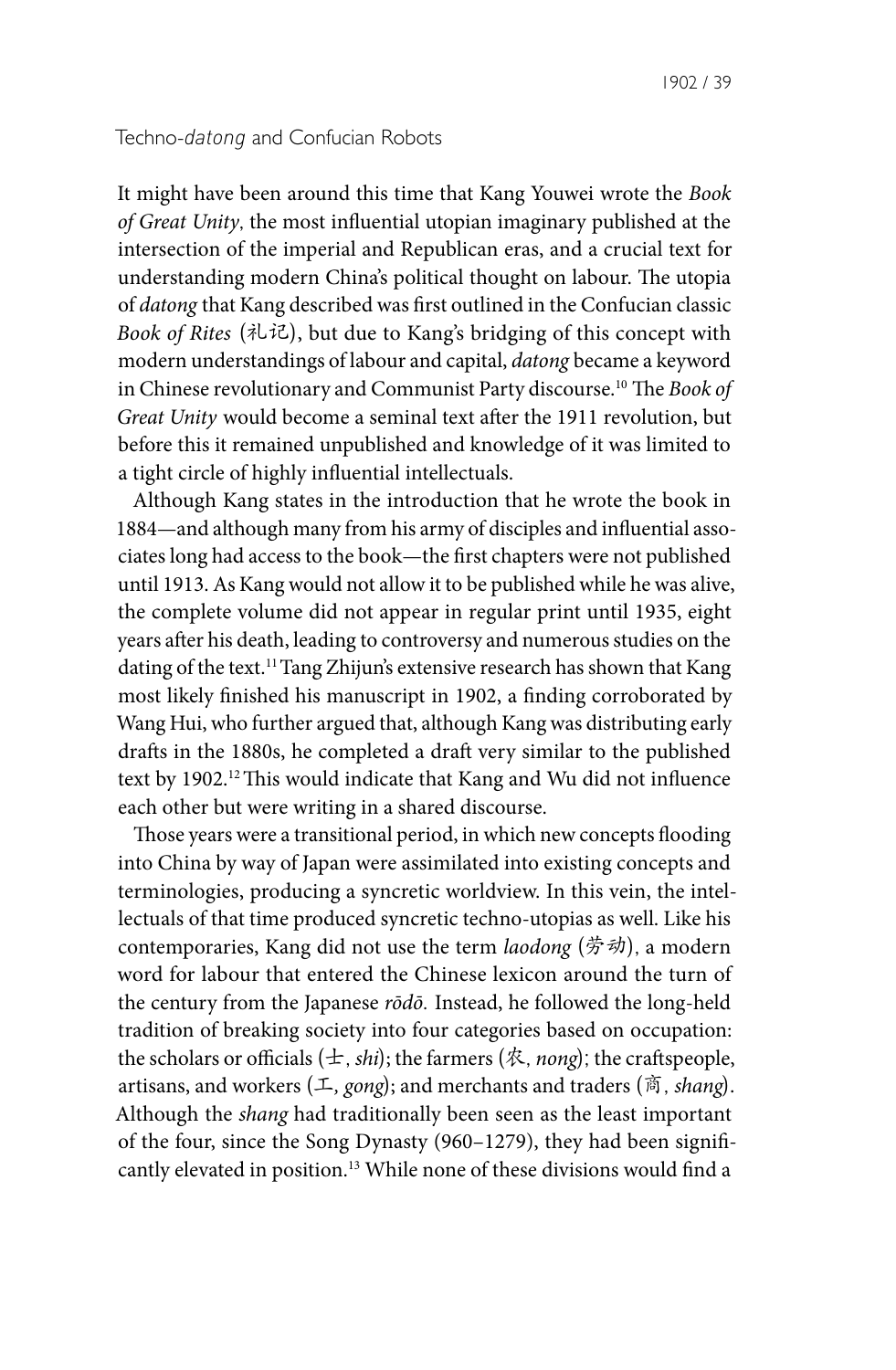place in Kang's utopia, in a remarkable fusion of Confucian and Marxist horizons, he maintained their use in steps leading up to the 'Great Unity' of *datong*, when all such hierarchies and categories will dissolve. In making this argument, he resorted to the traditional category of *gong* as a close equivalent of labour.

To explain the benefits of *datong* for labourers, Kang turned to foundational texts of early Chinese thought and constructed a comprehensive vision of the future and the pathway needed to arrive there. Building on a few short chapters from the *Book of Rites* and contextualising these ideas within the modern reality of nation-states and new political economies, Kang envisioned a future world with no suffering. He saw robots playing an important role in his Confucian utopia, yet his position as a member of the literati class shaped his understanding of how robots would bring an end to the traditional hierarchies: 'There will be no slaves or servants  $[\nvert \mathcal{R} \cdot \mathcal{N}]$ , but their functions will be performed by machines, shaped like birds and beasts.'14

Just like H.G. Wells in his 1905 *A Modern Utopia*, Kang was also a fierce protector of animals, and insisted that future generations would all be strict vegetarians. However, unlike Wells, he did see animals such as monkeys and parrots as servants in our future world, with the caveat that the use of animals and birds would be limited to ensure that these creatures were also free from suffering.15 In his view, the qualities of *ren*  $(\Leftrightarrow)$ , which is often translated as 'humaneness', extended to all birds and beasts.16 Mechanical creatures, or automatons, had no *ren* and therefore could not suffer.

Kang saw industrialisation as the bane of the workers in the contemporary Age of Chaos (乱世)—as he defined our current age according to the classical Confucian cyclical history—but through industrialisation he also saw a liberating mechanism for workers in the time of the Great Peace (太平之世) that will follow once humanity achieves the Great Unity of *datong*. He argued that the struggles between labour and capital (工业 之争) had increased in recent years 'because of machines being used to make things', and the only way to ensure that the rise of machines would not result in increased suffering was to remove ownership of capital from private hands.17

Kang imagined that 'in the time of the Great Peace, there will be no suffering. Labourers [为工者] will only find enjoyment.'18 This will be possible because they will only put their skills to use in creating works of art, as the heavy lifting will all be done by robots. Again, like Wells, Kang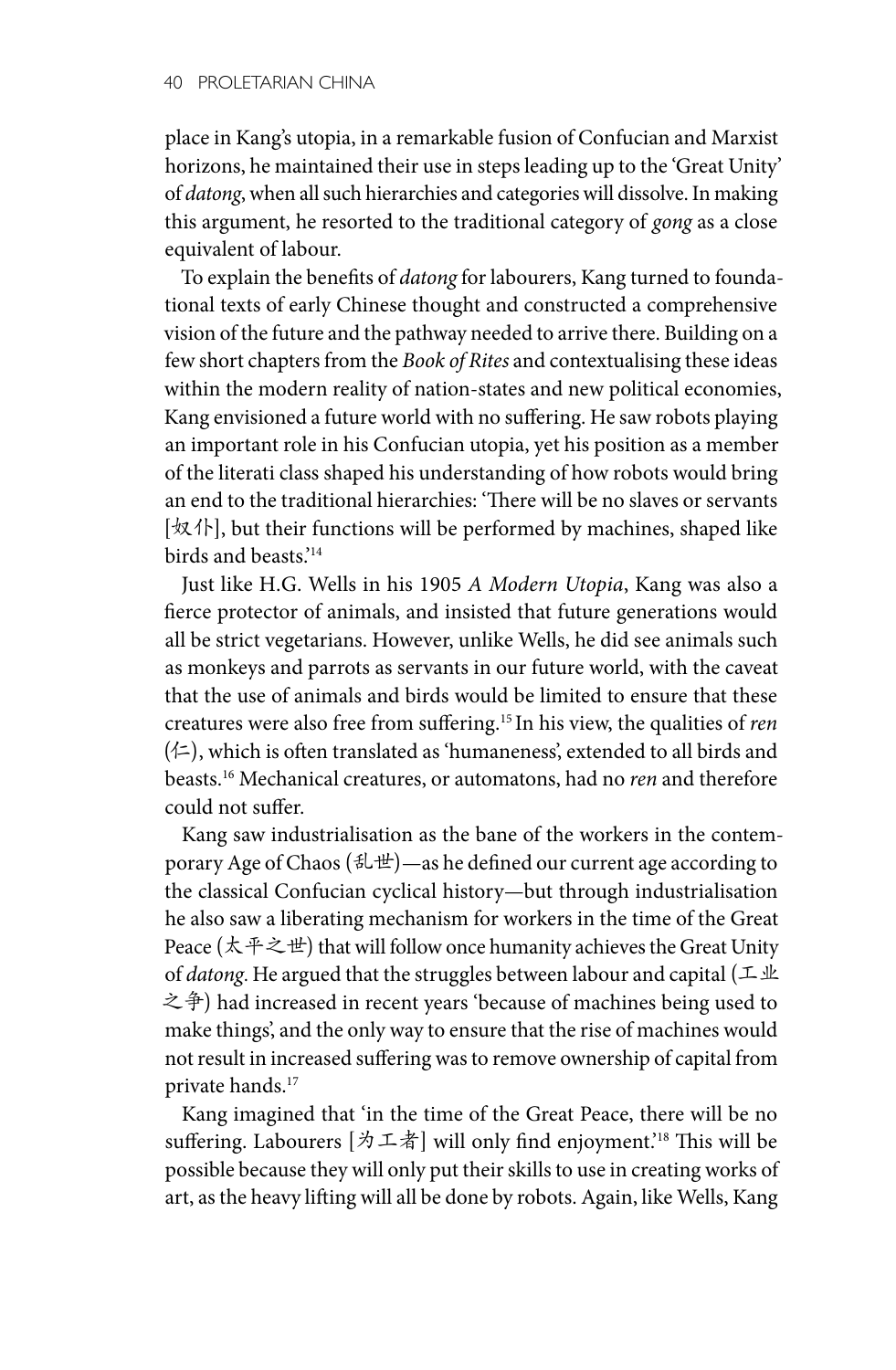saw technological advancements bringing an end to toil and opening the door to universal leisure: 'One will order by telephone, and food will be conveyed by mechanical devices—possibly a table will rise up from the kitchen below, through a hole in the floor. On the four walls will be lifelike, "protruding paintings".<sup>19</sup>

This great trust in the emancipatory potential of science continued throughout the twentieth century, and revolutionaries, including Mao Zedong in his youth, found Kang's work inspirational.<sup>20</sup> However, largely due to his promotion of constitutional monarchy, Kang is now remembered as a conservative opponent of revolution.

## From Techno-Utopianism to Scientific Utopianism and Back Again

Despite Kang's fascination with science, and his detailed explanations of the ways in which scientific invention and robotics could relieve labourers of their suffering, his socialism is generally referred to as utopian socialism (or, in Chinese, 空想社会主义)—an approach that, as Frederick Engels indicated in his popular 1880 pamphlet *Socialism: Utopian and Scientific*, is inadequate when compared with scientific utopianism.<sup>21</sup> Scientific utopianism refers to a methodically argued model based on the dialectics of history, rather than—as the Chinese translation indicates—'fantastical socialism'. Engels' categorisation, along with the dismissiveness inherent in the Chinese term, has limited the genre of utopian socialism in post-1949 writings. However, China's current robotisation of labour—the replacement of human workers with industrial robots (以机器换人, to use the language of the Chinese authorities)—returns us to these texts today.

As China has become the biggest market for Tesla and other self-driving cars in the twenty-first century, and as Chinese investment in artificial intelligence research now leads the world, discussions of a robotic *datong* have resurfaced with urgency. In Guangdong, projects at both the provincial and the municipal levels have resulted in significant financial support for the robotisation of the labour force, with the provincial government claiming to have deployed 80,000 robotic units in 2017.<sup>22</sup> Research by Huang Yu has shown that, although the Chinese media has emphasised that robotisation will ultimately create jobs, many labourers, particularly those from rural areas, have already lost employment due to this push.<sup>23</sup> At the same time, in 2016, China's Thirteenth Five-Year Plan called for most farming practices to be largely mechanised before 2021.<sup>24</sup> This indicates the possibility of a massive reduction in demand for traditional labour